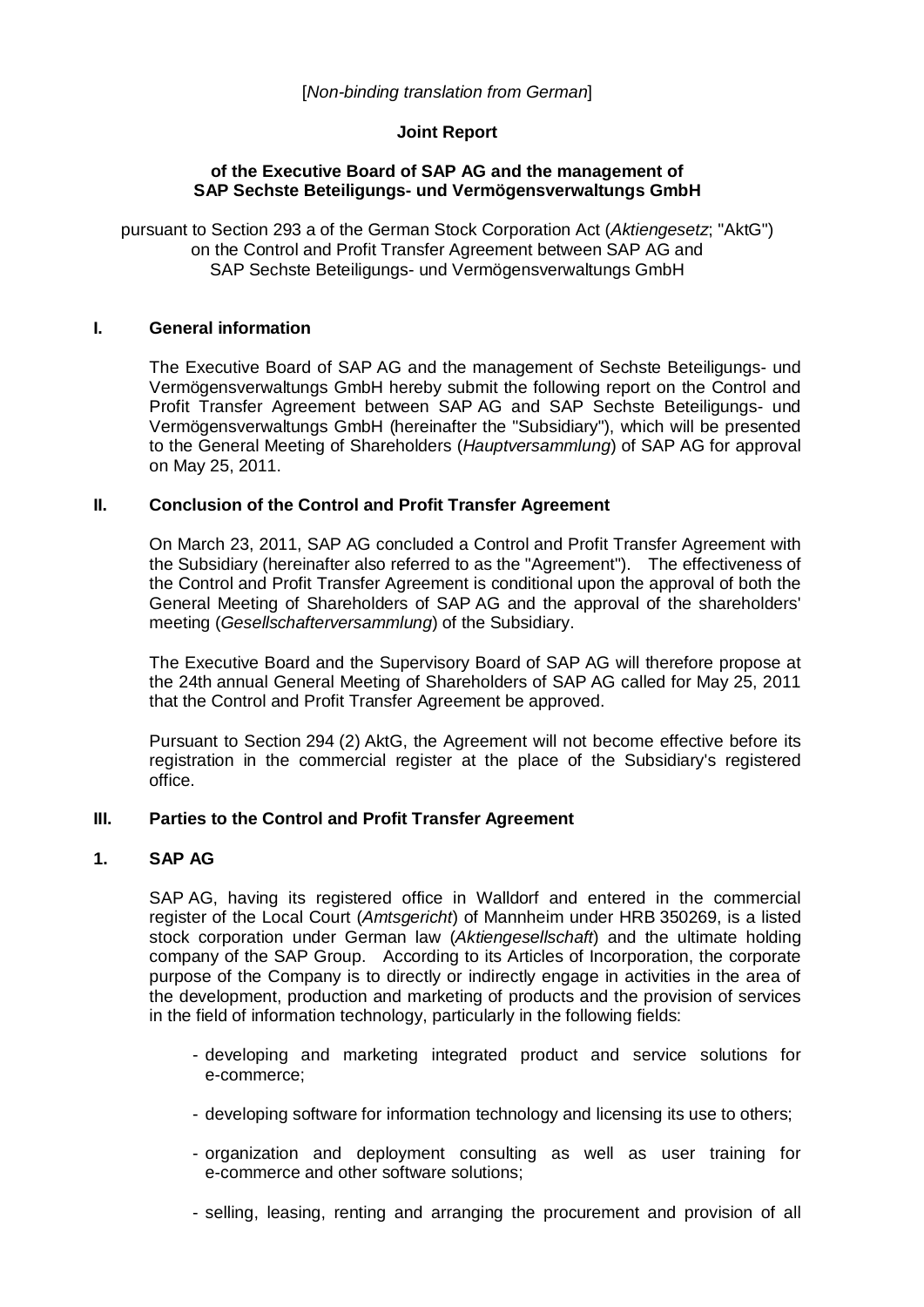other forms of use of electronic data processing systems and relevant accessories;

- making capital investments in enterprises active in the field of information technology to promote the opening of and expansion into international markets in the field of information technology.

SAP AG is authorized to act in all of the business areas listed above and to delegate such activities to affiliated companies (*verbundene Unternehmen*) within the meaning of Sections 15 *et seq.* AktG; SAP AG is in particular authorized to outsource its business in whole or in part to such companies. SAP AG is authorized to establish branch offices in Germany and elsewhere, to establish, acquire, and invest in other companies of the same or a related kind and to enter into cooperation and joint venture agreements. SAP AG is further authorized to invest in enterprises of all kinds principally for the purpose of placing financial resources. SAP AG is authorized to sell investments and to place the management of enterprises in which it participates under uniform control as well as to enter into affiliation agreements with such enterprises, or to do no more than manage its investment. Finally, SAP AG is authorized to take all actions and measures that are consistent with its corporate purpose or that directly or indirectly further its corporate purpose.

#### **2. The Subsidiary**

The Subsidiary is a company with limited liability under German law. It was established on February 25, 2011 upon the adoption of its Articles of Association by notarial deed (roll of deeds no. 5 UR 93/2011) of notary public Manfred Gaul, notary's office of Heidelberg, and was registered in the commercial register of the Local Court of Mannheim under register number HRB 711411 on March 4, 2011. According to its Articles of Association, the Subsidiary's registered office is in Walldorf, Germany. The Subsidiary's fiscal year is the calendar year.

According to its Articles of Association, the corporate purpose of the Subsidiary is the acquisition and management of investments, taking over the management, the investment in commercial companies (*Handelsgesellschaften*) as a general partner or the acquisition of investments as a limited partner in limited partnerships (*Kommanditgesellschaften*) as well as the management of its own assets. The Subsidiary may establish, take over and represent other enterprises of the same or a related kind in Germany and elsewhere; it may also acquire investments in such enterprises and establish branch offices. The Subsidiary may also engage in all transactions that are suitable to further its own corporate purpose and that of its companies.

The Subsidiary has not taken up operations yet. For the time being, it is a mere shelf company (*Vorratsgesellschaft*). The company currently has no employees and no operative business. No profits have been generated to date.

A copy of the Subsidiary's opening balance sheet is attached to this report as Schedule 1. The Subsidiary's sole shareholder is SAP AG, directly holding 100% of its shares. The Subsidiary's sole managing director, authorized to represent the company alone, is Michael Junge.

#### **IV. Legal and economic reasons for the conclusion of the Control and Profit Transfer Agreement**

The conclusion and the effective implementation of a control and profit transfer agreement (having regard to the control terms thereof) are best suited to ensure the unified control of the Subsidiary's management and its integration into the SAP Group.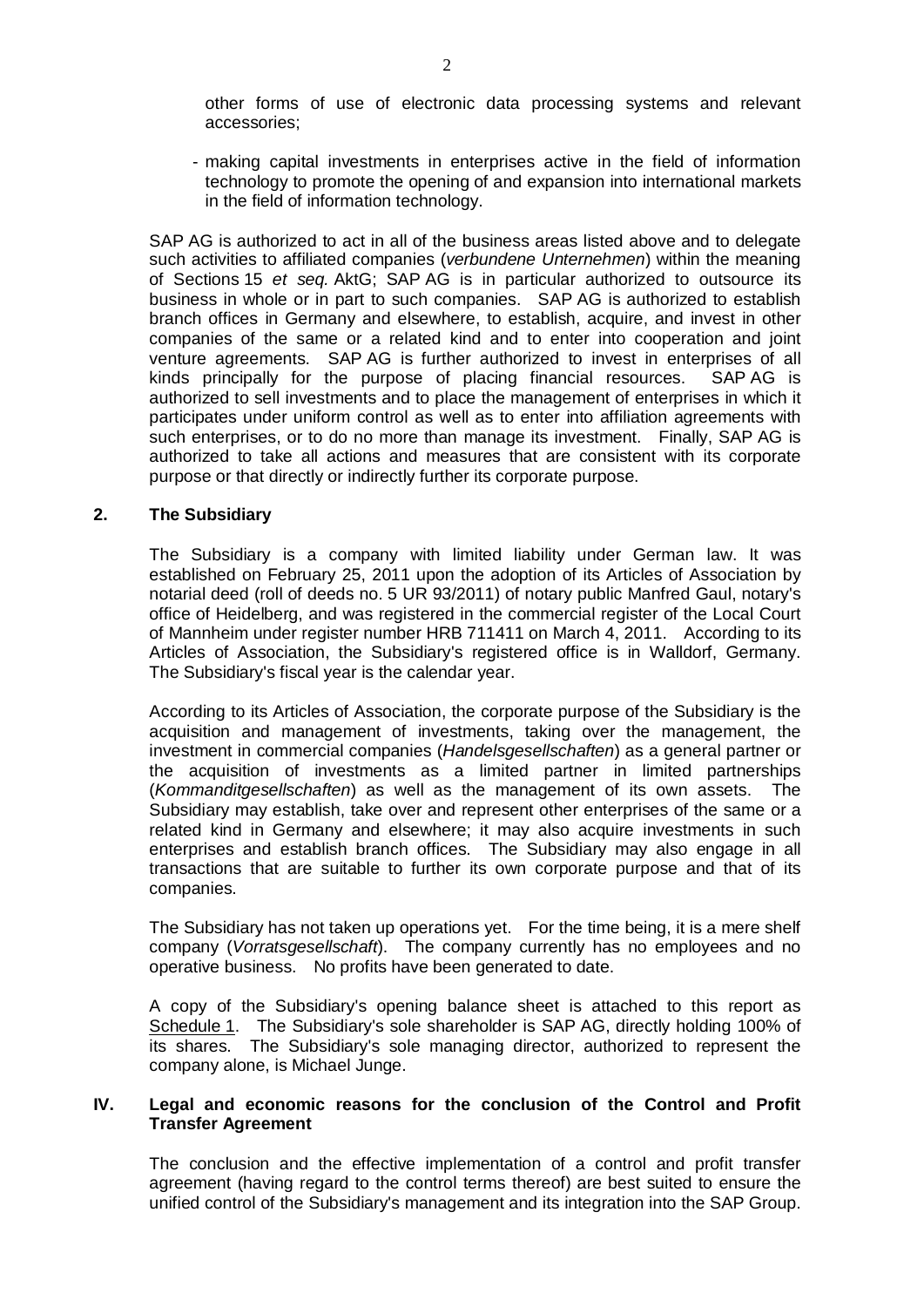The Control and Profit Transfer Agreement will in particular enable the Executive Board of SAP AG to issue directions to the Subsidiary's management in the overriding interest of the Group and to ensure that SAP AG and the Subsidiary will conduct their operations uniformly.

Although the Subsidiary's shareholders' meeting may issue directions to the management, there is no sufficient legal certainty as to the extent to which the shareholders' meeting (or any other corporate body authorized to do so under the Articles of Association) may also issue disadvantageous directions to the management. The Control and Profit Transfer Agreement provides the necessary legal clarity and allows even disadvantageous directions to be issued to a wide extent. Moreover, a formal resolution is required for each direction issued by the shareholders' meeting. For these reasons, the power granted to the shareholders' meeting to issue directions is not as suited to achieve the intended unified control of the Subsidiary as a control agreement. The conclusion of a control and profit transfer agreement allows SAP AG (having regard to the profit transfer terms thereof) to achieve tax optimization. The conclusion of the Control and Profit Transfer Agreement is an essential requirement for establishing a fiscal unity for corporate income and trade tax purposes (*körperschaft- und gewerbesteuerliche Organschaft*) (fiscal unity for income tax purposes (*ertragsteuerliche Organschaft*)) between SAP AG and the Subsidiary. A fiscal unity for income tax purposes will enable both companies to achieve tax optimization. In particular, it will ensure that the Subsidiary's profits taxable in Germany will not be taxed at the level of the Subsidiary but attributed to and taxed at the level of SAP AG; likewise, SAP AG will have to assume any losses incurred at the level of the Subsidiary. Ultimately, the income of the Subsidiary will be set off against the taxable (positive or negative) income of SAP AG. It can thus be avoided that profits of one company must be taxed while the other company incurs losses that are not, or not yet, tax deductible. As a result, this method of setting off profits and losses on an intra-group level will reduce the total tax burden and eventually serve group financing purposes.

The Control and Profit Transfer Agreement is intended to be concluded even prior to the Subsidiary taking up its operations in order to ensure that the benefits of the Control and Profit Transfer Agreement described above can be attained in the Subsidiary's future activities. The Agreement will already at this stage be submitted to the General Meeting of Shareholders of SAP AG for approval in order for the Subsidiary to be included in the fiscal entity (*steuerlicher Organkreis*) of SAP AG as early as during the current fiscal year, if necessary. SAP AG, if it were to acquire companies or carry out intra-group restructurings, will in this manner be able to attain on a short-term basis a tax optimized integration in the SAP Group through the Subsidiary. However, there are currently no specific plans as to the use of the Subsidiary.

# **V. Explanation of the Control and Profit Transfer Agreement**

A copy of the Control and Profit Transfer Agreement is attached to this report as Schedule 2. The key terms of the Agreement are explained below.

# **1. § 1 Management of the Subsidiary's Business**

Pursuant to Clause 1 (1) sentence 1 of the Agreement, the Subsidiary places the management of its company under the control of SAP AG. This is to lay down the transfer of decision-making powers, which is an essential part of a control agreement.

Clause 1 (1) sentence 2 of the Agreement provides for the controlling company's power to issue directions, which is a characteristic feature of a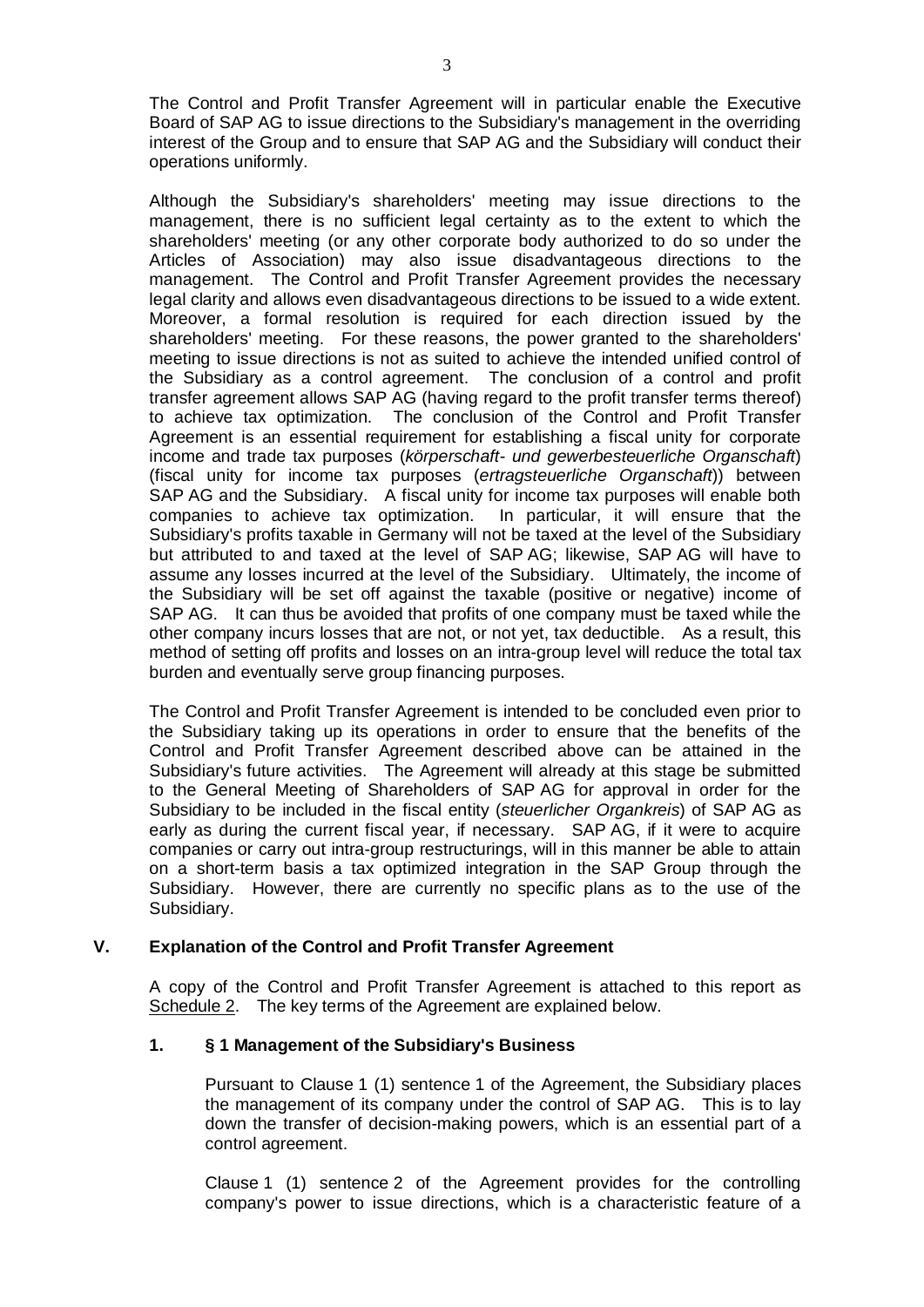control agreement. SAP AG is thus is entitled to issue directions to the management of the Subsidiary with respect to the management of its business. As the Agreement does not contain any provisions to the contrary, directions may also be issued which are disadvantageous to the Subsidiary in accordance with Section 308 (1) sentence 2 AktG, provided that they serve the interests of SAP AG or the SAP Group. SAP AG may thus exercise a decisive controlling influence on the management of the Subsidiary's business.

However, Clause 1 (2) of the Agreement provides for an exception insofar as the power to issue directions does not extend to the amendment, maintenance or termination of the Control and Profit Transfer Agreement itself. The content of this Clause is in accordance with the statutory provision laid down in Section 299 AktG and is intended to enable the controlled Subsidiary and its management to freely decide in its own responsibility on the content of the Agreement and its term.

The above provisions are customary for a control and profit transfer agreement.

### **2. § 2 Transfer of Profits**

Clause 2 (1) sentence 1 of the Agreement lays down the obligation to transfer the entire profits to the other contracting party, which is a characteristic feature of a profit transfer agreement. During the term of the Agreement, the Subsidiary will be obligated to transfer all of its profits to SAP AG.

Pursuant to Clause 2 (1) sentence 2 of the Agreement, the profits to be transferred are, in accordance with Section 301 AktG as currently in force and subject to the establishment and dissolution of reserves pursuant to Clause 2 (3) of the Agreement, the annual net profits arising without the transfer of profits in accordance with the relevant provisions of German commercial law, less any loss carried forward from the preceding year, any amount to be transferred to the statutory reserve pursuant to Section 300 AktG and the amount not available for distribution pursuant to Section 268 (8) of the German Commercial Code (*Handelsgesetzbuch*; "HGB"). Clause 2 (1) sentence 3 of the Agreement provides that Section 301 AktG is to apply *mutatis mutandis* as amended from time to time.

Pursuant to Clause 2 (3) sentence 1 of the Agreement, the Subsidiary may allocate amounts from the annual net profits to the revenue reserves pursuant to Section 272 (3) HGB with the consent of SAP AG, to the extent this is permissible under applicable commercial law and justified in economic terms on the basis of reasonable commercial assessment. Pursuant to Clause 2 (3) sentence 2 of the Agreement, any other revenue reserves pursuant to Section 272 (3) HGB established during the term of the Agreement must, upon SAP AG's request, be dissolved and be used to compensate any annual net loss or be transferred as profits. Clause 2 (3) sentence 3 of the Agreement clarifies that any other reserves and any profit carried forward from the period prior the date of the Agreement may neither be transferred as profits nor used to compensate any annual net loss.

The above provisions are customary for a profit transfer agreement.

Pursuant to Clause 2 (2) sentence 1 of the Agreement, the obligation to transfer profits will for the first time apply for the full fiscal year of the Subsidiary in which the Agreement takes effect. In addition, the next sentence contains specific provisions regarding the constitution, due date and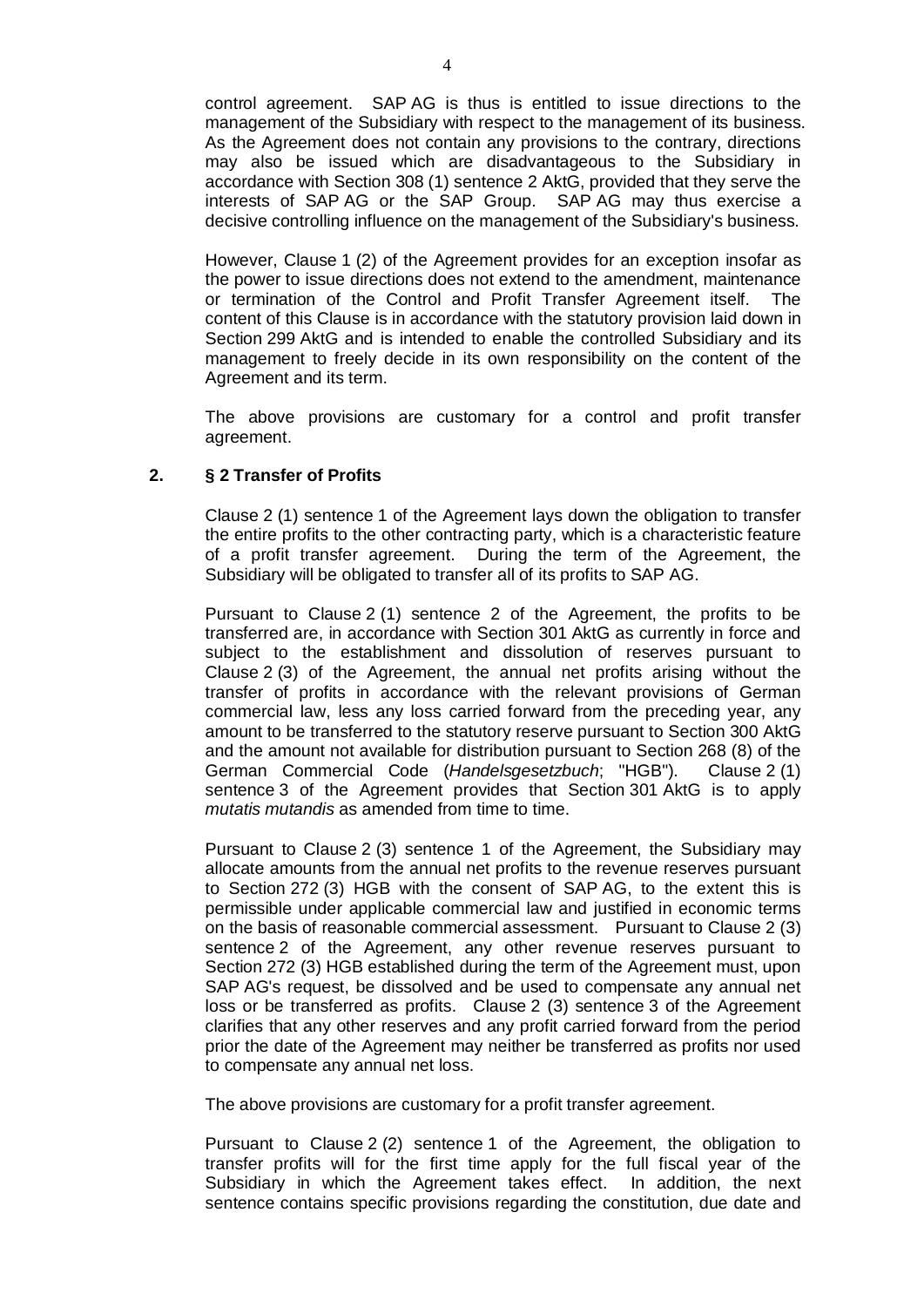interest payable on the claim for the transfer of profits: Pursuant to Clause 2 (2) sentence 2 of the Agreement, the claim for transfer of profits will in each case arise and fall due at the end of the fiscal year, and interest will be payable thereon as from such date in accordance with Sections 352 (1), 353 HGB, i.e. at a rate of 5% p.a. This is intended to set off any loss in interest income of SAP AG.

## **3. § 3 Assumption of Loss**

Clause 3 (1) sentence 1 of the Agreement provides for the obligation of SAP AG as the controlling company to compensate, in accordance with Section 302 (1) AktG, any annual net loss of the Subsidiary which would otherwise arise during the term of the Agreement in accordance with the relevant provisions of applicable commercial law, unless such annual net loss is compensated by withdrawal pursuant to Clause 2 (3) sentence 2 of the Agreement of amounts from the other revenue reserves pursuant to Section 272 (3) HGB which were allocated to such reserves during the term of the Agreement. This obligation to assume losses necessarily results from the Control and Profit Transfer Agreement. Clause 3 (1) sentence 2 of the Agreement provides that in the event of any amendment, Section 302 (1) AktG will apply *mutatis mutandis* as amended from time to time.

Clause 3 (2) of the Agreement refers to the statutory provisions laid down in the additional paragraphs of Section 302 AktG and also provides that, in the event of any amendment, Section 302 AktG will apply *mutatis mutandis* as amended from time to time.

Section 302 (3) AktG governs the Subsidiary's options to waive the compensation claim and to reach a settlement on such claim. In the present case, the reference made to Section 302 (3) AktG therefore currently entails, in particular, the following: The Subsidiary may waive or reach a settlement on the compensation claim no earlier than three years from the date on which the registration of the termination of the Agreement in the commercial register is deemed to have been announced pursuant to Section 10 HGB. This does not apply in the event that SAP AG is insolvent or compounds with its creditors to avert insolvency proceedings or if arrangements for compensation are made in an insolvency plan.

Pursuant to Section 302 (4) AktG, the claim for the compensation of losses becomes statute-barred after ten years from the date on which the registration of the termination of the Agreement in the commercial register is deemed to have been announced pursuant to Section 10 HGB.

The above provisions of Clause 3 of the Agreement are customary for a control and profit transfer agreement.

Pursuant to Clause 3 (3) sentence 1 of the Agreement, the obligation to assume losses for the first time applies for the full fiscal year of the Subsidiary in which the Agreement takes effect. With regard to the constitution, due date and the interest payable on the obligation concerning the assumption of losses, Clause 3 (3) sentence 2 of the Agreement refers to the corresponding provision on the transfer of profits, i.e. the Subsidiary's claim will arise and fall due at the end of the fiscal year, and interest will be payable thereon as from such date in accordance with Sections 352 (1), 353 HGB, i.e. at a rate of 5% p.a. This is intended to set off any loss in interest income of the Subsidiary.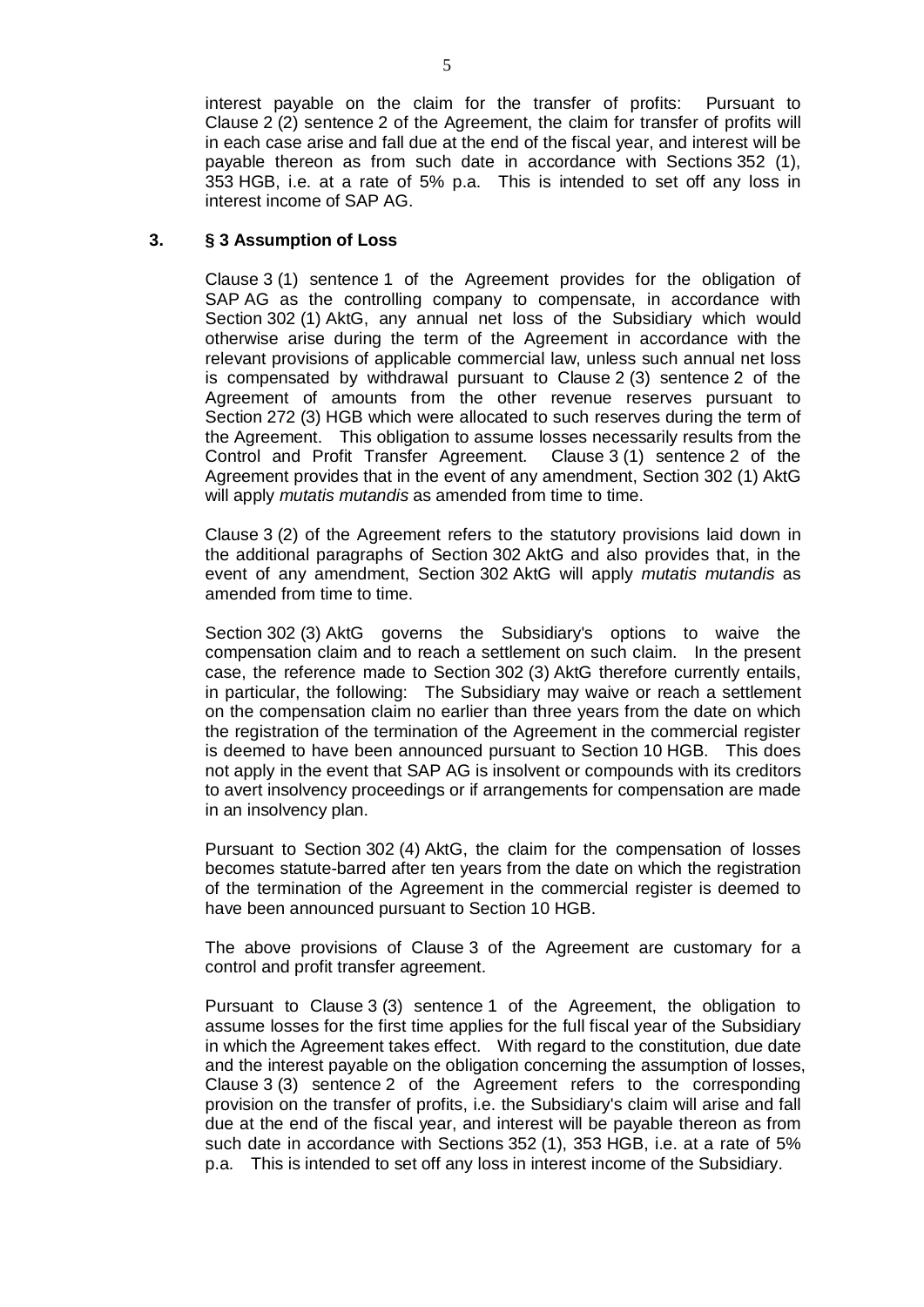# **4. § 4 Effectiveness and Term**

Pursuant to Clause 4 (1) sentence 1 of the Agreement, the conclusion of the Agreement is conditional upon the approval of the general meeting of shareholders of SAP AG and the shareholders' meeting of the Subsidiary. This is to take account of Section 293 (1) and (2) AktG. Clause 4 (1) sentence 2 of the Agreement provides that the Agreement will become effective upon registration in the commercial register at the place of the Subsidiary's registered office. The requirement of registration at the place of the Subsidiary's registered office for the effectiveness of the Agreement ensues from Section 294 (2) AktG.

Clause 4 (2) through (5) of the Agreement contains provisions concerning the term and termination of the Agreement. Clause 4 (2) sentence 1 of the Agreement provides that the Agreement will be concluded for a minimum term of five full years (which do not have to coincide with the calendar year). The period for the calculation of such minimum term commences at the beginning of the Subsidiary's fiscal year during which the Agreement becomes effective upon registration in the commercial register at the place of the Subsidiary's registered office, but no earlier than at the beginning of the fiscal year to which Section 14 (1) sentence 1 of the German Corporate Income Tax Act (*Körperschaftsteuergesetz*; "KStG") applies for the first time. Section 4 (2) sentence 2 of the Agreement provides that the Agreement may not be terminated during the initial five-year term. Current legislation (Section 14 (1) sentence 1 no. 3 in conjunction with Section 17 KStG) requires a minimum term of five full years (which do not have to coincide with the calendar year) for the establishment of a fiscal unity for corporate income tax purposes. After the expiration of the minimum term, the Agreement may be terminated by notice. The Agreement will be automatically renewed after the minimum term for an additional period of one year, unless terminated in writing by either contracting party upon three months' notice to the end of the calendar year (Clause 4 (3) sentence 1 of the Agreement).

The provision in Clause 4 (4) of the Agreement is also intended to ensure the minimum term of five full years (which do not have to coincide with the calendar year) required for the recognition of a fiscal unity for corporate income tax purposes. In the event that a fiscal year of the Subsidiary during the term of the Agreement comprises less than twelve calendar months or a fiscal unity for corporation tax purposes (*körperschaftsteuerliche Organschaft*) is not recognized by the tax authorities for the first year of validity of this Agreement, the minimum term of the Agreement is extended by additional complete (short) fiscal years up to the expiration of at least five full years (which do not have to coincide with the calendar year).

Moreover, Clause 4 (5) sentence 1 of the Agreement clarifies that both contracting parties have the right to terminate the Agreement at any time for cause without observing any notice period. Pursuant to Clause 4 (5) sentence 2 of the Agreement, a termination for cause is deemed possible in particular in the event that SAP AG ceases to hold the majority of the voting rights in the Subsidiary or for any other reason within the meaning of R60 (6) sentence 2 of the German Income Tax Rules of 2004 (*Körperschaftsteuer-Richtlinien 2004*) or any other provision replacing such provision.

#### **5. § 5 Final Provisions**

Pursuant to Clause 5 (1) of the Agreement, the parties among other things